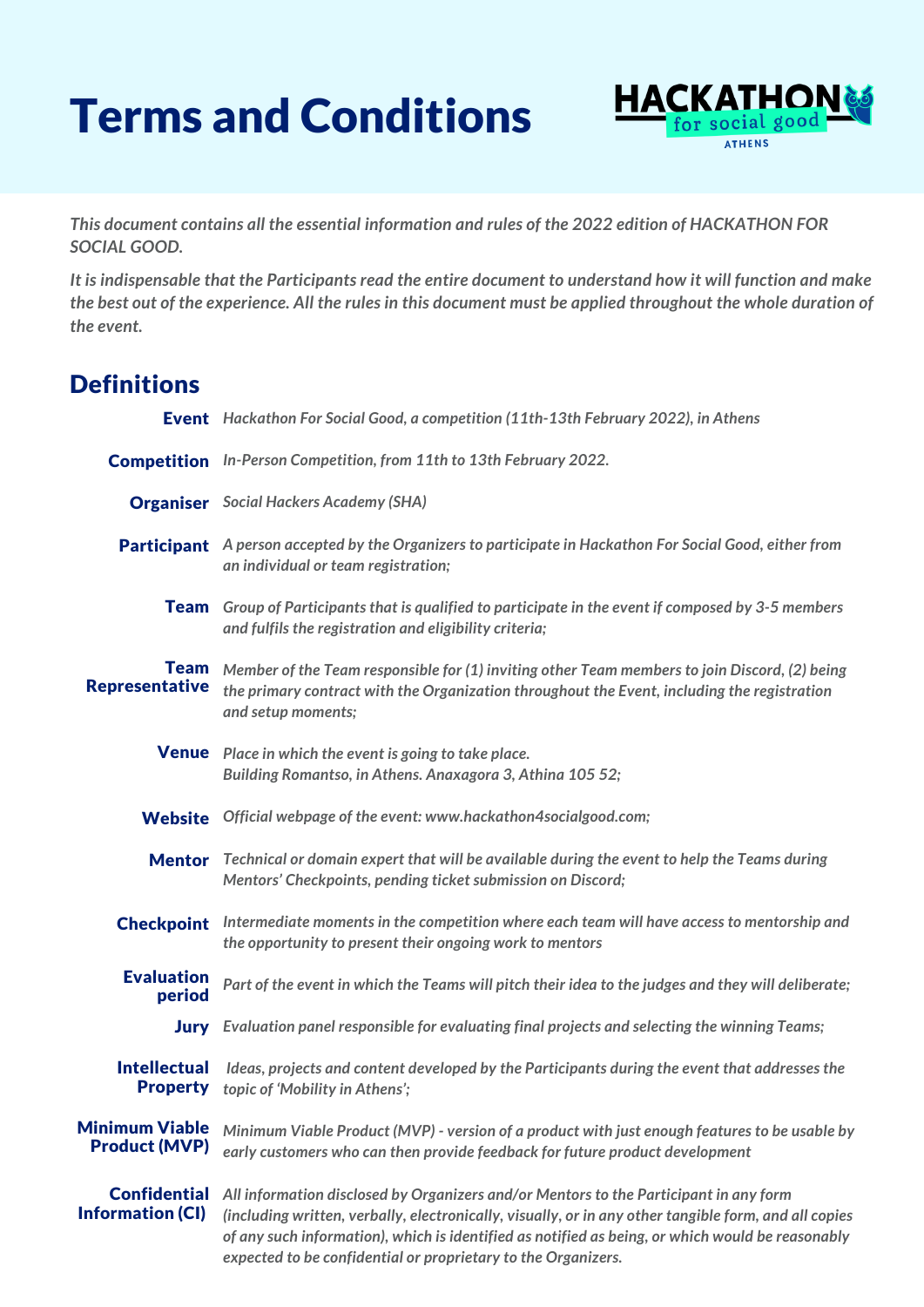

#### Introduction

- *HACKATHON FOR SOCIAL GOOD is a competition organised by Social Hackers Academy that addresses 1. Mobility in Athens. The outputs will address ways to create a smarter, greener and safer city;*
- 2. The goal is to develop concrete and creative solutions that contribute to improving mobility in Athens;
- *The target of the event are experienced developers, designers, marketers, innovators and mobility enthusiasts; 3.*
- *The competition will happen on-site for 3 days, from the 11th to the 13th of February 2022. 4.*
- *More details about the date and schedule of the event are available on the Website. 5.*
- 6. During the competition, there will be optional activities which any Participant can choose to participate in;
- *Before the end of the competition, Finalists will be selected and announced; 7.*
- 8. The Finalists' Final Presentation will happen at the end of the event in a 5 minutes Pitch, in the event Venue;

#### Registration and Eligibility

- *1. The registration on the event is voluntary;*
- *2. The registration should be performed using the form available through the Website;*
- *3. Only Participants with 18 years or older are allowed to register;*
- *4. The participation in the event is accomplished in teams composed of 3-5 members;*
- 5. Registration can be done individually or as a team. A team application that does not meet the number as *mentioned above of members is not eligible;*
- 6. The Participant acknowledges that the registration and participation in the event has a 5€ fee per person.

### Team Registration

- *1. The registration is valid in case the Team is composed of 3-5 Participants;*
- *2. The registration process should be accomplished by one of the team members using the form available through the Website. During the registration process, the Team Representative has to register the entire and team and, after being approved, needs to invite the other team members to join Discord;*
- *3. The registration of a Team requires:*
	- *a) The definition of its name;*
	- *b) The determination and announcement of a Team Representative (by default, the Team Representative is the team member who submits the application);*
	- *c) After the form is completed and the payment confirmed, the Team Representative will receive an e-mail to confirm the application and a link to join Discord;*
- *4. The registration can be done up to 9th February 2022;*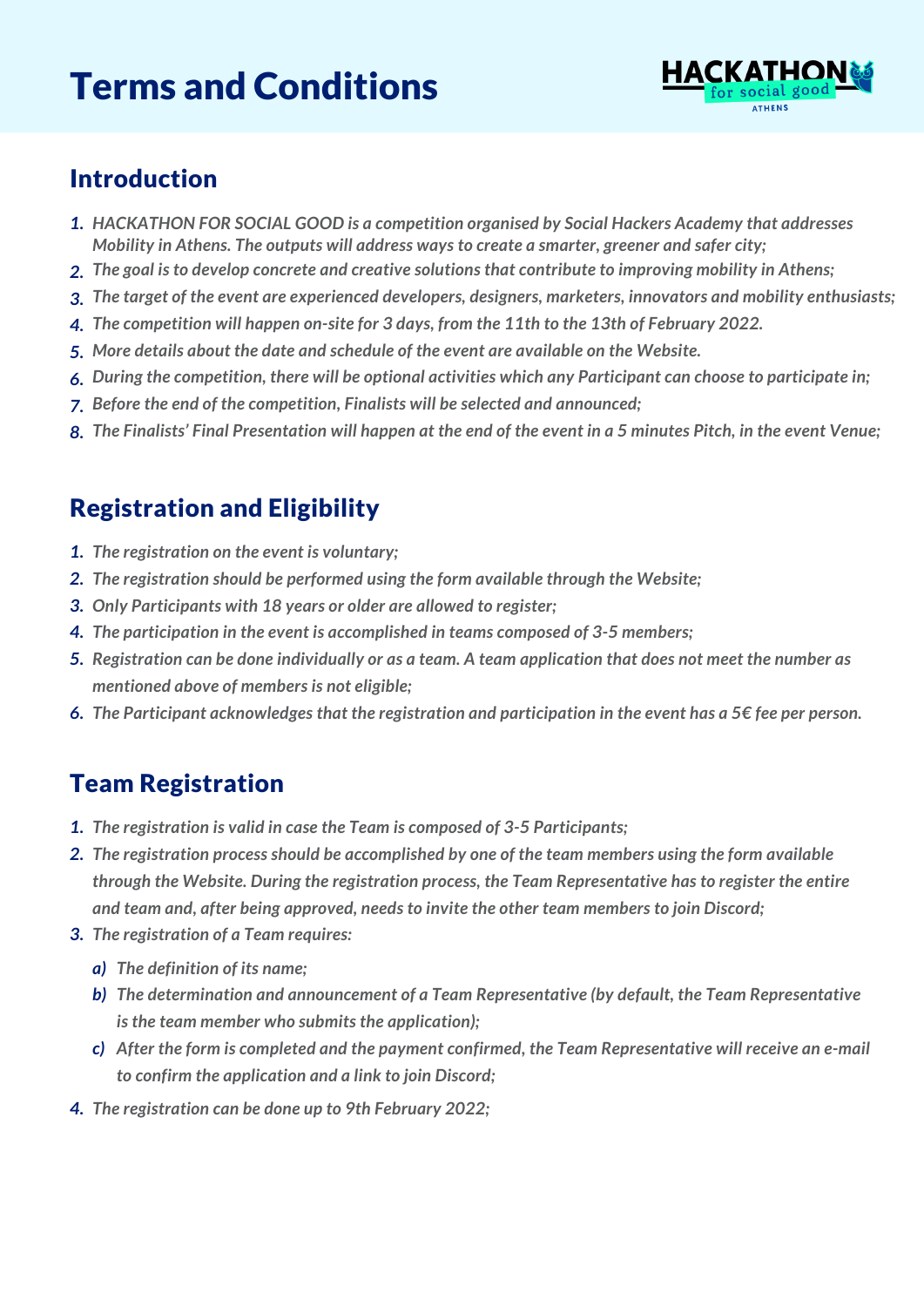

#### Individual Registration

- *The registration process should be done using the form available through the Website; 1.*
- *After the form is completed and the payment confirmed, the registration will be confirmed by sending 2. an e-mail;*
- *The registration can be done up to 9th February 2022; 3.*
- 4. The Organizer will form Teams from the individual registrations. The creation of the Teams will follow a *criterion of diversity (e.g., experience, background);*
- *After the selection and team's creation processes, the Participant will receive an e-mail to communicate 5. more information about the team and a discord link to join Hackathon For Social Good Workspace.*

#### Cancellation Policy

- *1. The Participant has the right to cancel their registration, which should be done by contacting the Organizer at hackathon@socialhackersacademy.org;*
- 2. In the case of a Team application, if the withdrawal of any Participant results in a number of *members smaller than the minimum indicated, the Team is considered disqualified. As an alternative, before the beginning of the competition, the Team can suggest new member(s) replace the*
- *3. Participant(s) who dropped out;*

*In the case of an individual application, the other team members reserve the right to replace the*

*4. Participants who withdrew from the competition.*

#### Communication Platforms

- *1. All information regarding the event is available at the Website;*
- *2. Registrations will also be open at the Website by using a form;*
- *3. The payments will be made in Stripe;*
- *4. All the participants need to join the Discord channel created for the event;*
- 5. Before the event, the first communication will be made by email to the Team Representative, and after *that, all the contact will be made in Discord.*

### Agenda and Duration of the event

- *1. More details about the duration and the program of the event are available on the Website;*
- *2. The Organizer reserve the right to change the program without any warning.*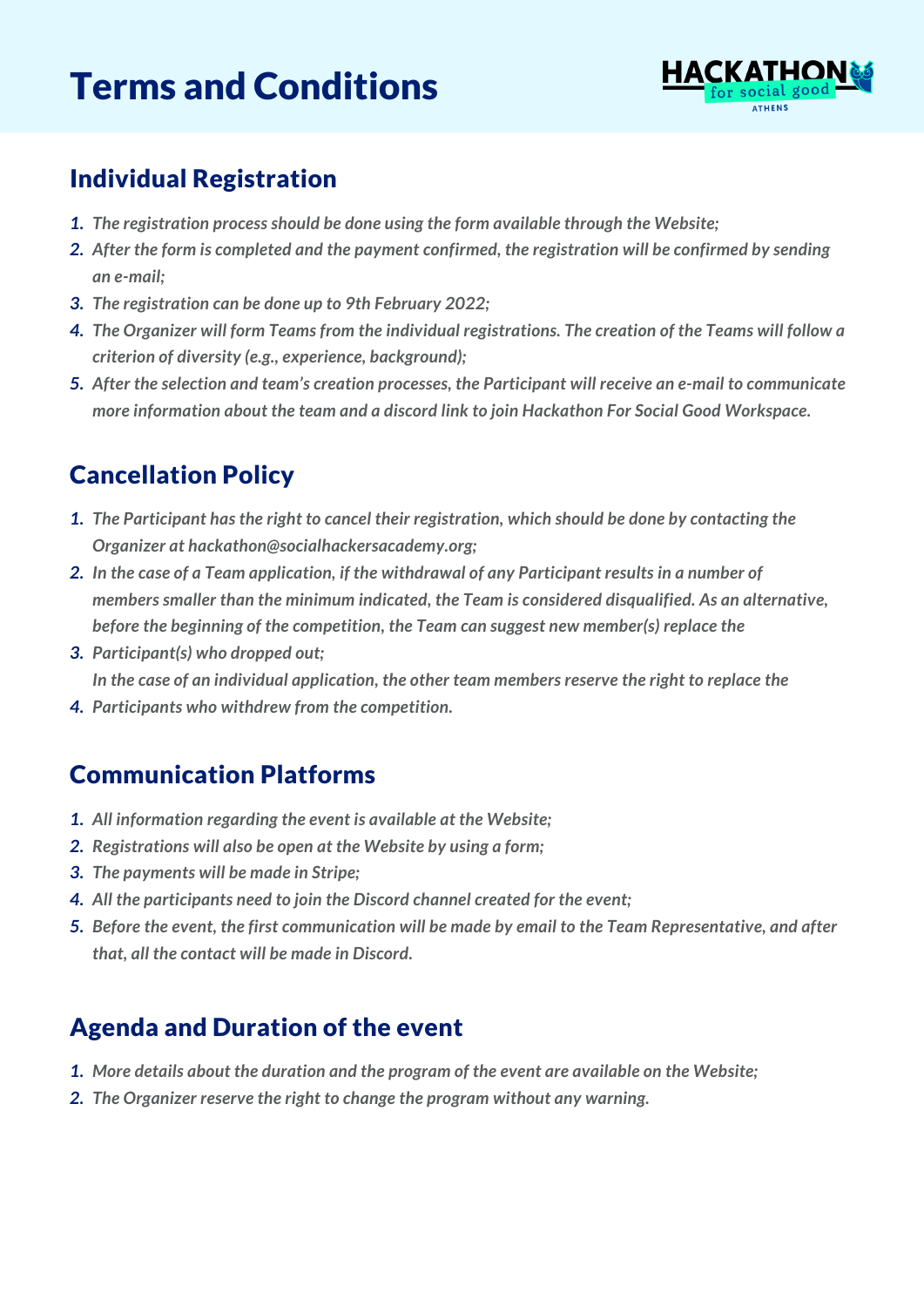

#### Mentors

- 1. A Mentor is a technical or domain expert, distinguished members of the community, that will be available *during the event in the Mentors' checkpoints to help the Teams;*
- *Each Team will have access to a poll of mentors with different backgrounds; 2.*
- *Some Mentors will be available online and others on-site; 3.*
- 4. Online Mentors will be available during checkpoints on Discord, pending ticket submission. If there is more *than one team requiring access to the same mentor, a queue will be created;*
- 5. Teams may also contact other available Mentors with skill sets that may help in specific technical domains;

#### Competition

*Teams can only work on the challenge during the 3-days of the competition period announced in the agenda (11th-13th February 2022);*

- *During the competition, there will be two mandatory checkpoints where Teams must present their 1. ongoing work to mentors;*
- *During the event, Teams can approach the organiser to clarify any question regarding the topic and 2. available resources;*
- *There will be some optional activities in which any Participant can choose to participate. The 3.* participation - or not - in these activities will not influence at all the final evaluation of the projects;
- *The time of checkpoints, Evaluation period, and other activities will be announced on the event's 4. agenda.*

### Evaluation and Eligibility

*The Participant and its Team will only have the possibility to present the project developed during the event and receive an award, if:*

- *At least one of the Team members have been present during the checkpoints; 1.*
- *The solution proposed is original and does not violate any intellectual property; 2.*
- *The Team has complied with the current regulation. 3.*

### Final Presentation

- *All the Teams will present the project to the Jury at the Final event; 1.*
- 2. Each Team will have to give a 5 minutes Pitch from their work, and there will be questions from the Jury;
- 3. The deliverable must be submitted by the means and time announced by the Organizer during the Event;
- *More information about the evaluation criteria, the jury members and the expected deliverables will be 4. disclosed as soon as possible;*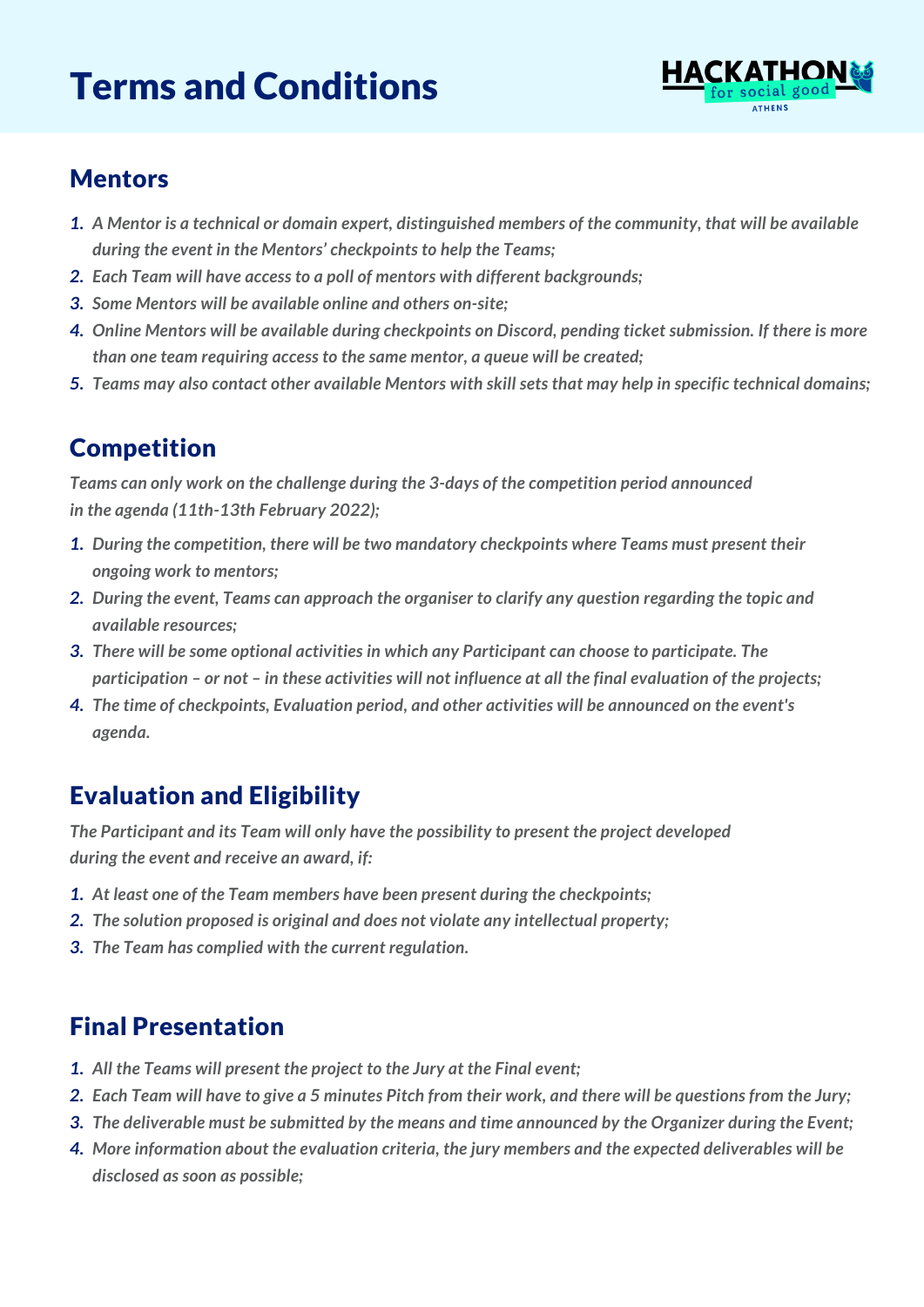

#### Awards

- *An award will be given to the best three Teams; 1.*
- *The awards will be announced on the event's Final session; 2.*
- 3. Organisers have the right to substitute the prizes up until the day of the event without any warning;
- *The prize shall be divided equally by each Team member; 4.*
- *No awards will be distributed if no project is eligible. 5.*

#### Equipment and Commodities

- 1. Teams should have their own computers and other equipment that they find relevant to solve the challenge;
- *The Organizer will ensure access to the internet on the Venue; 2.*
- 3. Every team will have access to a working area fully equipped with tables, chairs and plugs on the venue.

#### Rules of Conduct

- *The Organizers aim to provide a creative, fun, cooperative and innovative environment. 1. For this, each Participant must act cordially and respectfully, irrespective of the communication means (i.e., online or presential);*
- *The use of obscene language, abusive or threatening behaviour towards other Participants will not be 2. tolerated, irrespective of the communication means (i.e., online or presential);*
- 3. During the event, any activity found to be suspected should be reported immediately to a member of the *Organizers, either by chat or e-mail (hackathon@socialhackersacademy.org);*
- 4. Any resources made available by the Organizer, physical or not, can only be used in the context of the event;
- *The Organizers reserve the right to expel any Participant that does not respect these regulations. 5.*

### Intellectual Property

- *The Participant accepts that all ideas, projects and collaboration between the participants of the event 1. are Intellectual Property (IP) of the Participant or the Team that presents them (the Author);*
- *The Participant will not use any original idea or its information to generate revenue without the 2. authorisation of the Author;*
- 3. The Participant agrees not to disclose any information about an original idea or its data without the *authorisation of the Author;*
- 4. The IP, MVP and the work developed before, during and after the event belongs to the Participant and *its Team;*